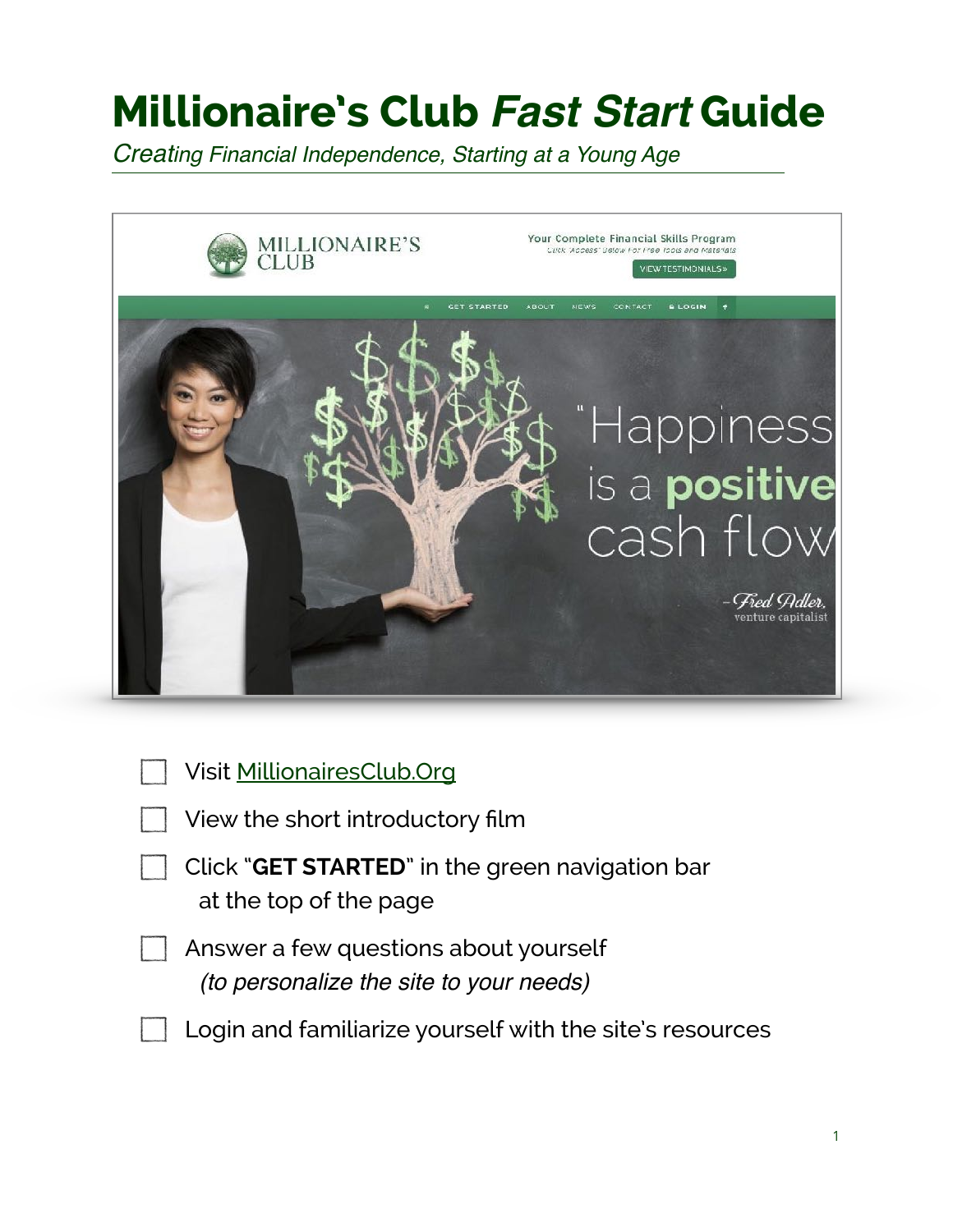## <span id="page-1-1"></span>**EDUCATORS, STUDENTS, PARENTS**[1](#page-1-0)

| Download the Club Agreement under <b>YOUR SPONSOR</b> tab<br>Basic responsibilities of the Club and its Sponsor                                                                                                                                                                                     |
|-----------------------------------------------------------------------------------------------------------------------------------------------------------------------------------------------------------------------------------------------------------------------------------------------------|
| Select your Club Sponsor<br>Credit unions are non-profit banks interested in personal finance and<br>have the resources, expertise, and knowledge to help your Club<br><b>Contact</b> your local Credit Union League/Association<br>Use the <u>National Credit Union Administration's "Locator"</u> |
| Download the Lesson Plan, under the L <b>ESSON PLAN</b> Tab                                                                                                                                                                                                                                         |
| Review the Millionaire's Club with your local credit union Sponsor<br>Have your sponsor register at MillionairesClub.Org                                                                                                                                                                            |
| Complete the Club Agreement                                                                                                                                                                                                                                                                         |
| Download student recruitment posters and/or brochures, if needed                                                                                                                                                                                                                                    |
| Register and order your classroom materials from the Credit Union<br>Foundation MD DC (info@cufound.org) or through your credit union<br>sponsor.                                                                                                                                                   |

<span id="page-1-0"></span>

*[<sup>1</sup>](#page-1-1) First visit [MillionairesClub.Org](http://MillionairesClub.Org) outlined on page 1*